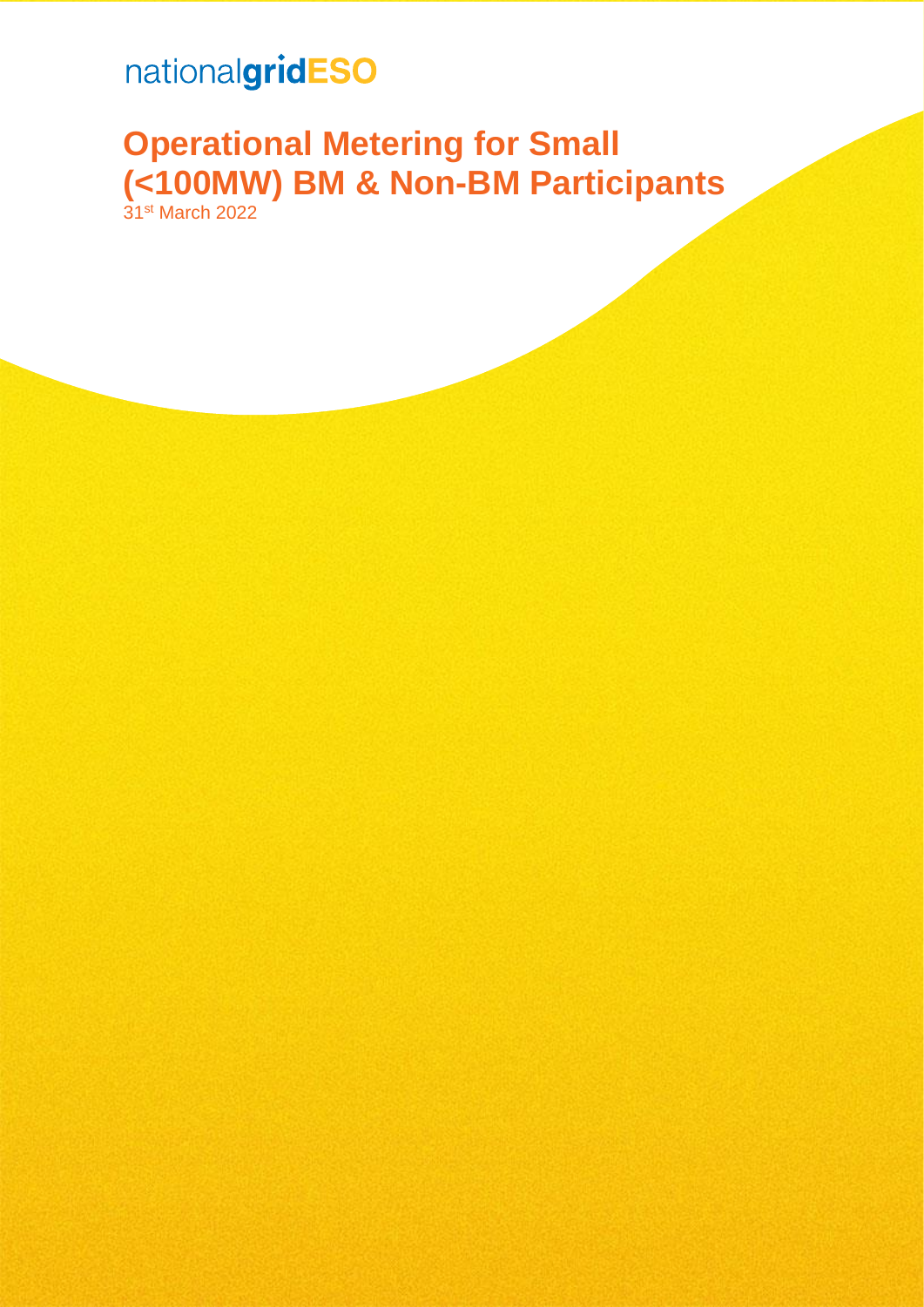# <span id="page-1-0"></span>**Contents**

| 1 <sub>1</sub> |  |
|----------------|--|
| 2.             |  |
| 3.             |  |
| 4.             |  |
|                |  |
|                |  |
|                |  |
|                |  |
|                |  |
|                |  |
|                |  |
|                |  |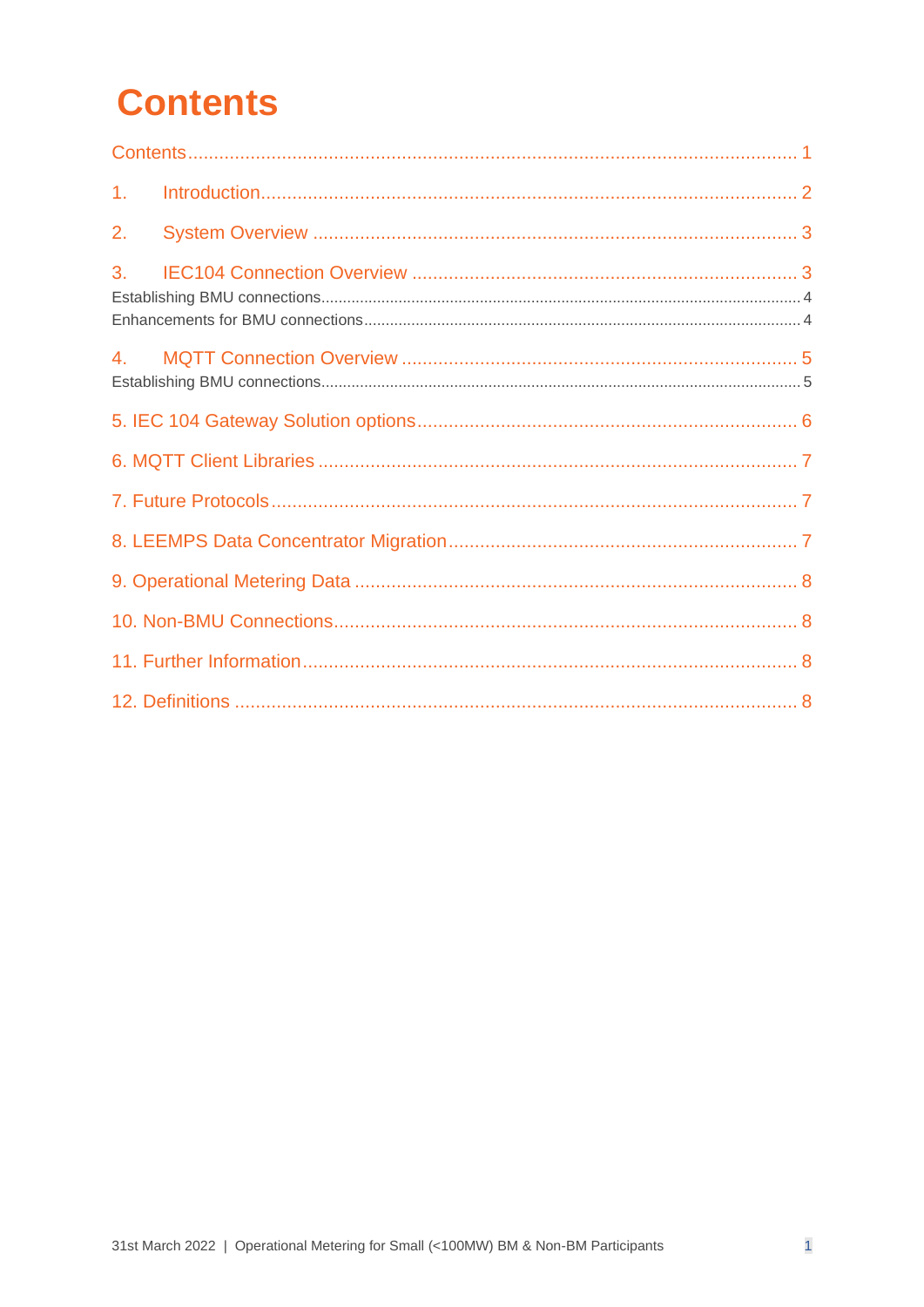## <span id="page-2-0"></span>**1. Introduction**

This document aims to describe the operational metering architecture National Grid ESO has in place to enable the connection of small BMU's (≤100MW) to the National Grid ESO's BM Systems and facilitate participation in the GB Balancing Mechanism, participation in Pathfinder/ Dynamic Containment/ Dynamic Moderation/ Dynamic Regulation projects, or provision of other Balancing Services.

This solution is part of the deliverables for the Wider Access programme and will be expandable to encompass the forthcoming TERRE programme. It can also be used to facilitate operational metering provisions for other National Grid ESO (e.g. Pathfinder) initiatives.

National Grid ESO currently offers three routes for providing operational metering to the balancing systems.

- Connect to an existing GB Transmission Owner's Real-time Telemetry Unit (RTU).
- Install a new RTU and provide dedicated telecommunication signals to that location.
- Connect to the SCADA Data Concentrator host.

National Grid ESO recognises the need for commensurate solutions dependent on the size of BM participant. The above options offer varying levels of resilience, delivery (connection) time, cost and are based on the size of the BM participant.

National Grid ESO has implemented a new Data Concentrator, which is hosted by a third party. The new environment (iHost™) provides limitless capacity which is configurable and scalable, quicker to connect and offers a reduced end-consumer cost of making new connections. In future, a range of connection protocols will also be offered to the BM Participant.

This document is intended for a wide audience to understand the generic requirements for Small BM Participants. A more detailed specification will be provided as part of the existing processes for participating in the Balancing Mechanism, or securing other Balancing Services from National Grid ESO.

All new Small BM Participants can expect to directly connect to the new data concentrator, but may also opt to use an intermediate service host, provided by a preferred commercial vendor.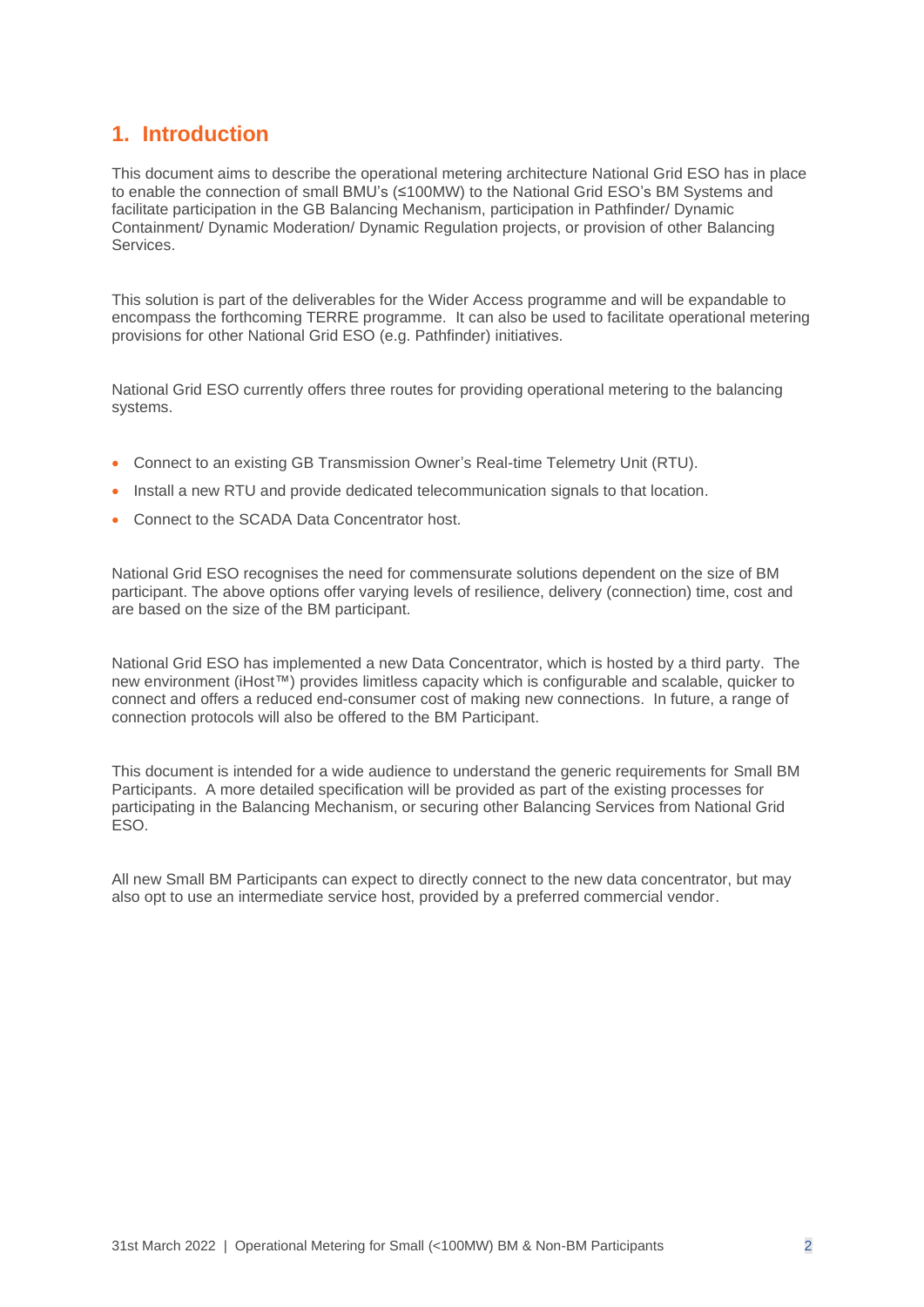## <span id="page-3-0"></span>**2. System Overview**

The new operational metering system currently uses either:

The IEC 60870-5 104 protocol over a VPN, to connect to the National Grid ESO boundary, or

The MQTT protocol over an internet tunnel, to connect to the National Grid ESO boundary.

The Market Participant has the choice of using either protocol and methodology.

## <span id="page-3-1"></span>**3. IEC104 Connection Overview**

#### Direct Connection (Standard)

The new operational metering system currently uses the IEC 60870-5 104 protocol, over a VPN to connect to the National Grid ESO boundary.



Once IEC 104 communication is established from National Grid's ESO IEC 104 client, the BM Participant will push the metering data to National Grid ESO.

Further technical information will be provided at a suitable time during the connection process. This is to ensure the security and integrity of the Data Concentrator.

#### Intermediate Connection

BM Participants may opt to use an intermediate data host, a service which is available from a number of commercial vendors. Such arrangements offer the benefit of using bespoke or legacy protocols on the BM Participants SCADA system.



Notes:

- i. National Grid ESO assume no responsibility for the integrity of any operational metering connection between the BM Participant and any intermediate host.
- ii. Any Intermediate Connection arrangements must adhere to National Grid ESO's data latency (≤5s) requirement.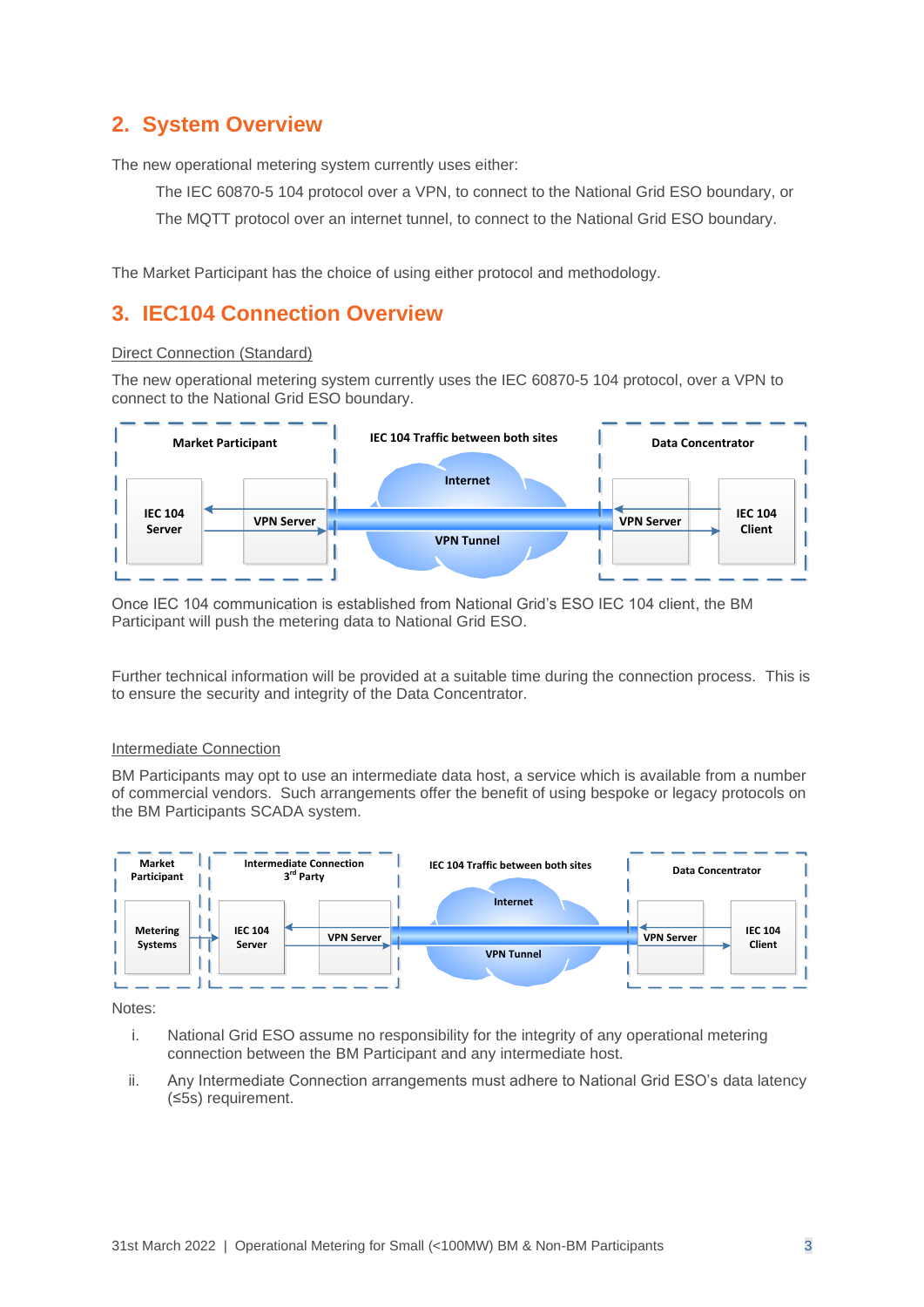## <span id="page-4-0"></span>Establishing BMU connections

On signature of any Connection Agreements and successful BMU Registration, National Grid ESO will discuss operational metering provision options with the BM Participant.

To establish a connection to the Data Concentrator (iHost™), the following high-level process will be observed.

- 1. National Grid ESO will provide a technical Pro-Forma to the BM Participant. The Pro-Forma requires details of the precise signals, signal-scaling, limits, etc.
- 2. The BM Participant will return the Pro-Forma back to National Grid ESO.
- 3. National Grid ESO will update it's SCADA & BM Systems and forward the Pro-Forma to their Data Concentrator host.
- 4. The Data Concentrator host will contact the BM Participant and arrange a suitable time to establish the VPN connection and conduct preliminary metering signal tests.
- 5. National Grid ESO will contact the BM Participant, to arrange a suitable time to test the metering signals, in preparation for future BM Participation or other Balancing Service markets.

Notes:

- i. The BM Participant should make available suitable technical staff, to establish the VPN connection.
- ii. The establishment of the VPN Connection requires simultaneous liaison between the BM Participant and Data Concentrator host provider.
- iii. The BM Participant should make available suitable technical staff, to test the individual data signals.
- iv. The Operational Metering test requires simultaneous liaison between the BM Participant and National Grid ESO. The test will involve the simulation (injection) of all data signals by the BM Participant.

### <span id="page-4-1"></span>Enhancements for BMU connections

Subject to customer requirements, National Grid ESO also offers dual-VPN connectivity between the BM Participant and Data Concentrator host.

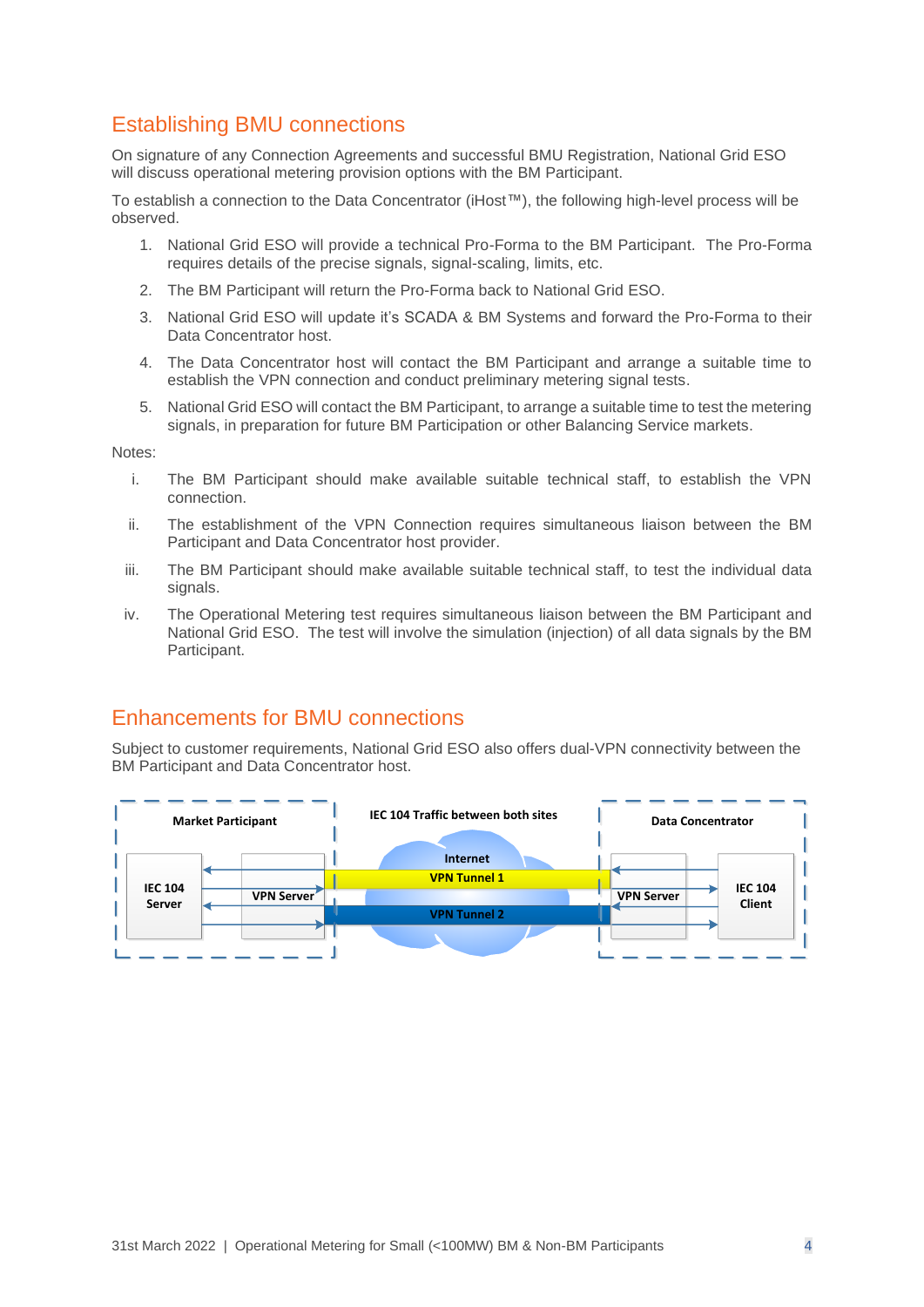## <span id="page-5-0"></span>**4. MQTT Connection Overview**

#### Direct Connection (Standard)

This operational metering system uses the MQTT protocol, using TLS encryption to encrypt communications sent from the market participant to the National Grid ESO boundary.

To do this, the market participant must set up an MQTT client which will send packets of data containing the metering values for the small BMU to the MQTT server within the Data Concentrator.



Further technical information will be provided at a suitable time during the connection process. This is to ensure the security and integrity of the Data Concentrator.

#### Intermediate Connection

BM Participants may opt to use an intermediate data host, a service which is available from a number of commercial vendors. Such arrangements offer the benefit of using bespoke or legacy protocols on the BM Participants SCADA system.



Notes:

- i. National Grid ESO assume no responsibility for the integrity of any operational metering connection between the BM Participant and any intermediate host.
- ii. Any Intermediate Connection arrangements must adhere to National Grid ESO's data latency (≤5s) requirement.

## <span id="page-5-1"></span>Establishing BMU connections

On signature of any Connection Agreements and successful BMU Registration, National Grid ESO will discuss operational metering provision options with the BM Participant.

To establish a connection to the Data Concentrator (iHost™), the following high-level process will be observed.

- 1. National Grid ESO will provide a technical Pro-Forma to the BM Participant. The Pro-Forma requires details of the precise signals, signal-scaling, limits, etc...
- 2. The BM Participant will return the Pro-Forma back to National Grid ESO.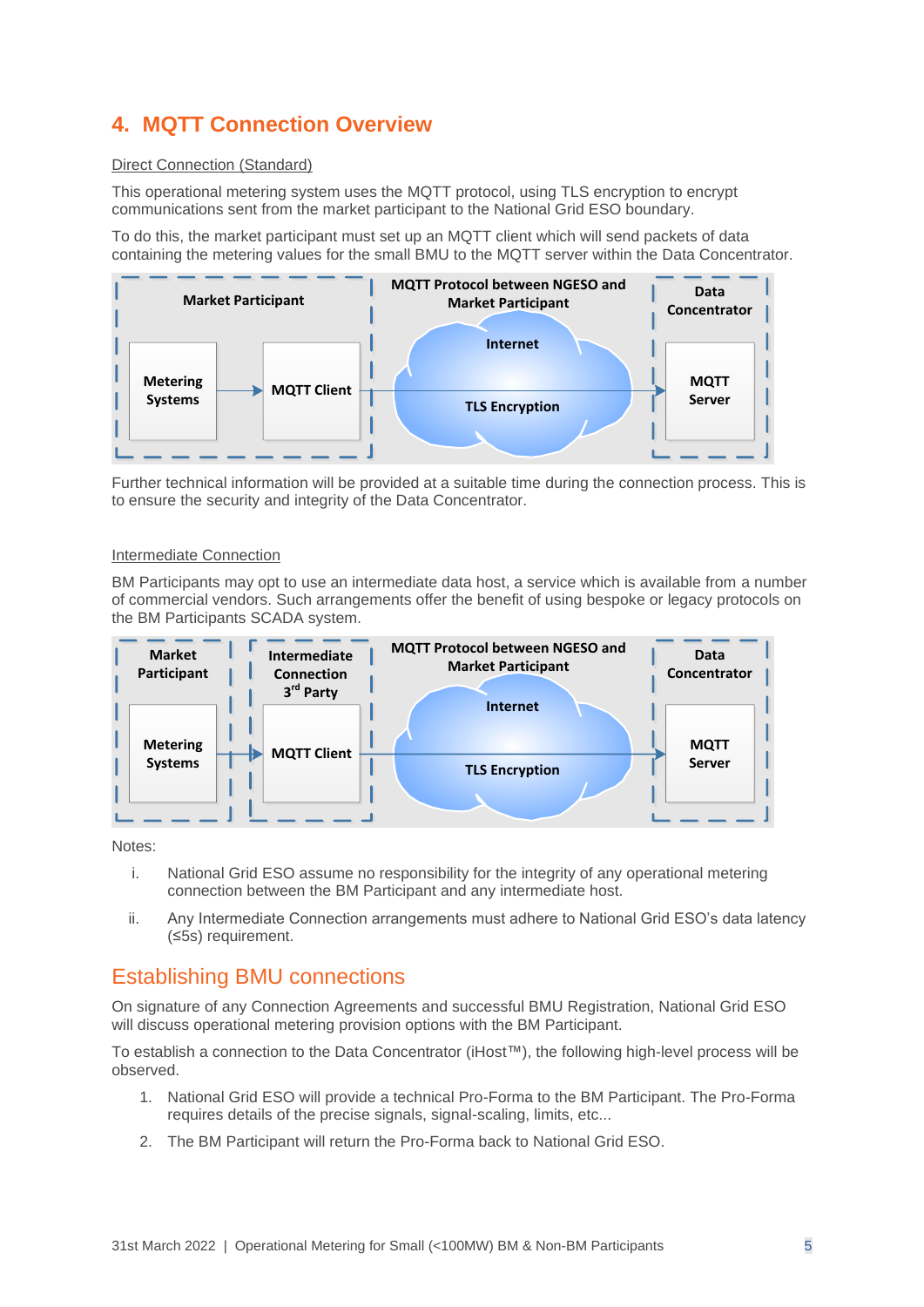- 3. National Grid ESO will update it's SCADA & BM Systems and forward the Pro-Forma to their Data Concentrator host.
- 4. The Data Concentrator host will contact the BM Participant and arrange a suitable time to establish the MQTT connection and conduct preliminary metering signal tests.
- 5. National Grid ESO will contact the BM Participant, to arrange a suitable time to test the metering signals, in preparation for future BM Participation or other Balancing Service markets.

#### Notes:

- i. The BM Participant should make available suitable technical staff, to develop a MQTT client solution to establish an MQTT connection.
- ii. The establishment of the MQTT Connection requires simultaneous liaison between the BM Participant and Data Concentrator host provider.
- iii. The BM Participant should make available suitable technical staff, to test the individual data signals.
- iv. The Operational Metering test requires simultaneous liaison between the BM Participant and National Grid ESO. The test will involve the simulation (injection) of all data signals by the BM Participant.

## <span id="page-6-0"></span>**5. IEC 104 Gateway Solution options**

NGESO can recommend the following list of potential IEC 104 Gateway solutions, determined through experience and liaison with Market Participants.

- Kenda Nebula (hardware appliance)
- Prosoft 5201-MNET-104S (hardware appliance)
- Siemens SIMATIC RTU3030C (hardware appliance)
- IPComm ipConv (software run on industrial PC, server, or IPComm hardware products inc. IPC191V4 and MEC2)
- Triangle Microworks SCADA Data Gateway (software run on industrial PC or server)
- COPA-DATA straton Soft PLC (software run on industrial PC or server)
- MZ Automation IEC 60870-5-104 software library (source code library available in C and .NET, this is not a usable product alone and would need to be built into a custom-built software application)
- Azure VPN Gateway
- AWS Virtual Private Gateway
- strongSwan 5.9.5
- pfSense 2.4.4
- FortiGate FG1000, 501E, 81E
- Watchguard Firebox M290, XTM25
- Zyxel USG60
- Mikrotik CCR1009

Note: This list is by no means exhaustive and many other IEC 104 gateway solutions exist on the market.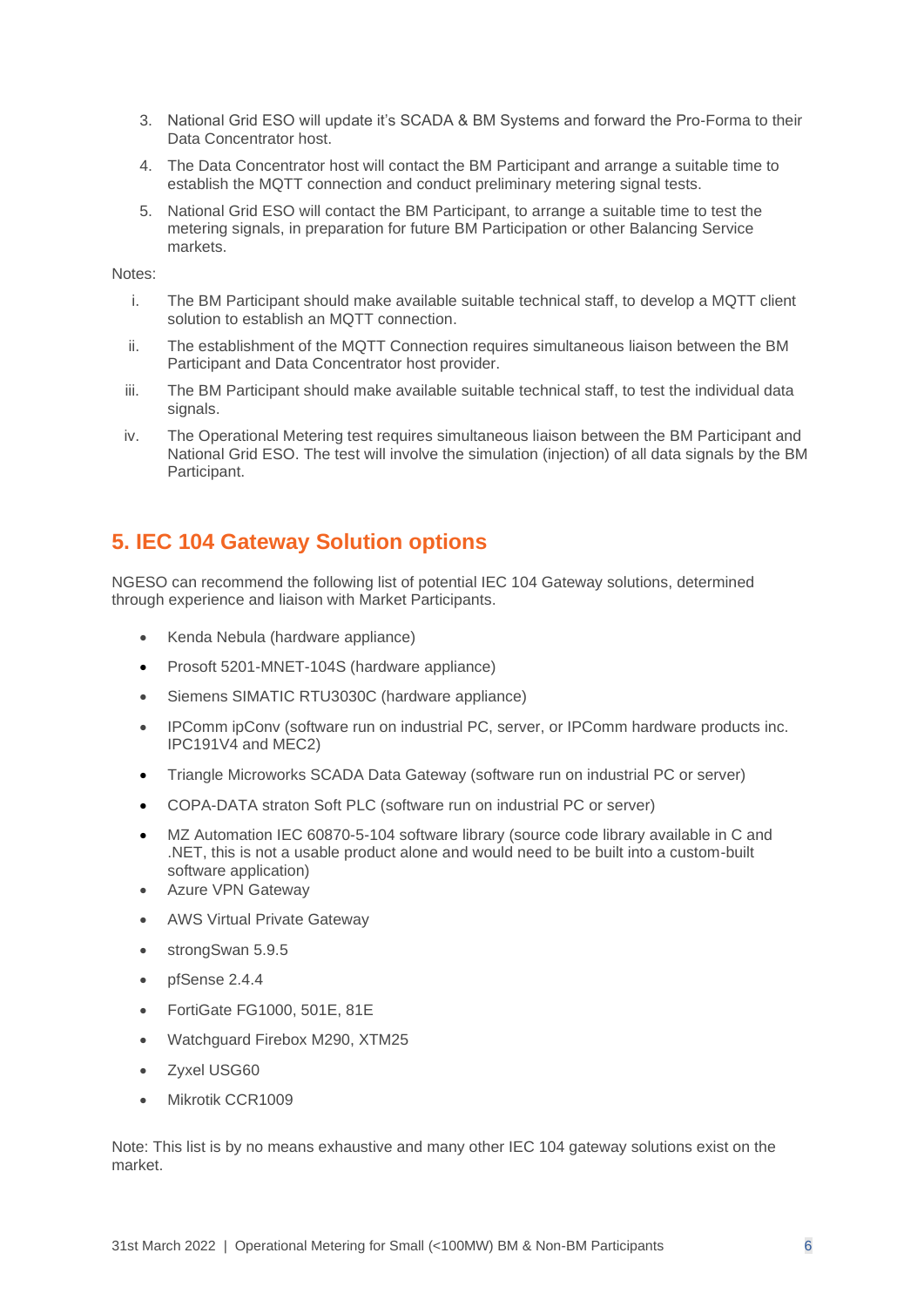**It is the Small BMU Participant's responsibility to configure, correctly, the IEC 104 gateway equipment (including integration with BMU metering systems) to be compliant with the technical specifications required for BM Participation, or involvement with other NGESO initiatives.** 

## <span id="page-7-0"></span>**6. MQTT Client Libraries**

Market Participants will need to make minor software modifications, to align to NGESO's technical specification. Further generic MQTT details can be found at<https://mqtt.org/software/>

## <span id="page-7-1"></span>**7. Future Protocols**

National Grid ESO can offer additional protocols on request. Development of such protocols will be treated on a case-by-case basis and will be subject to wider market needs and potential take-up.



The new host platform is also capable of supporting additional protocols and each will be considered by National Grid ESO on a case by case basis.

Note: Certain protocols may require additional protocol-conversion equipment to be installed by the BM Participant. Such equipment can be provided by National Grid ESO's third-party provider.



## <span id="page-7-2"></span>**8. LEEMPS Data Concentrator Migration**

National Grid ESO's existing LEEMPS Data Concentrator will be decommissioned by Mar 2022 and migration of all remaining connections to the new data concentrator will be complete.

All affected parties have been contacted and National Grid ESO are working with those customers in preparation for the final migrations.